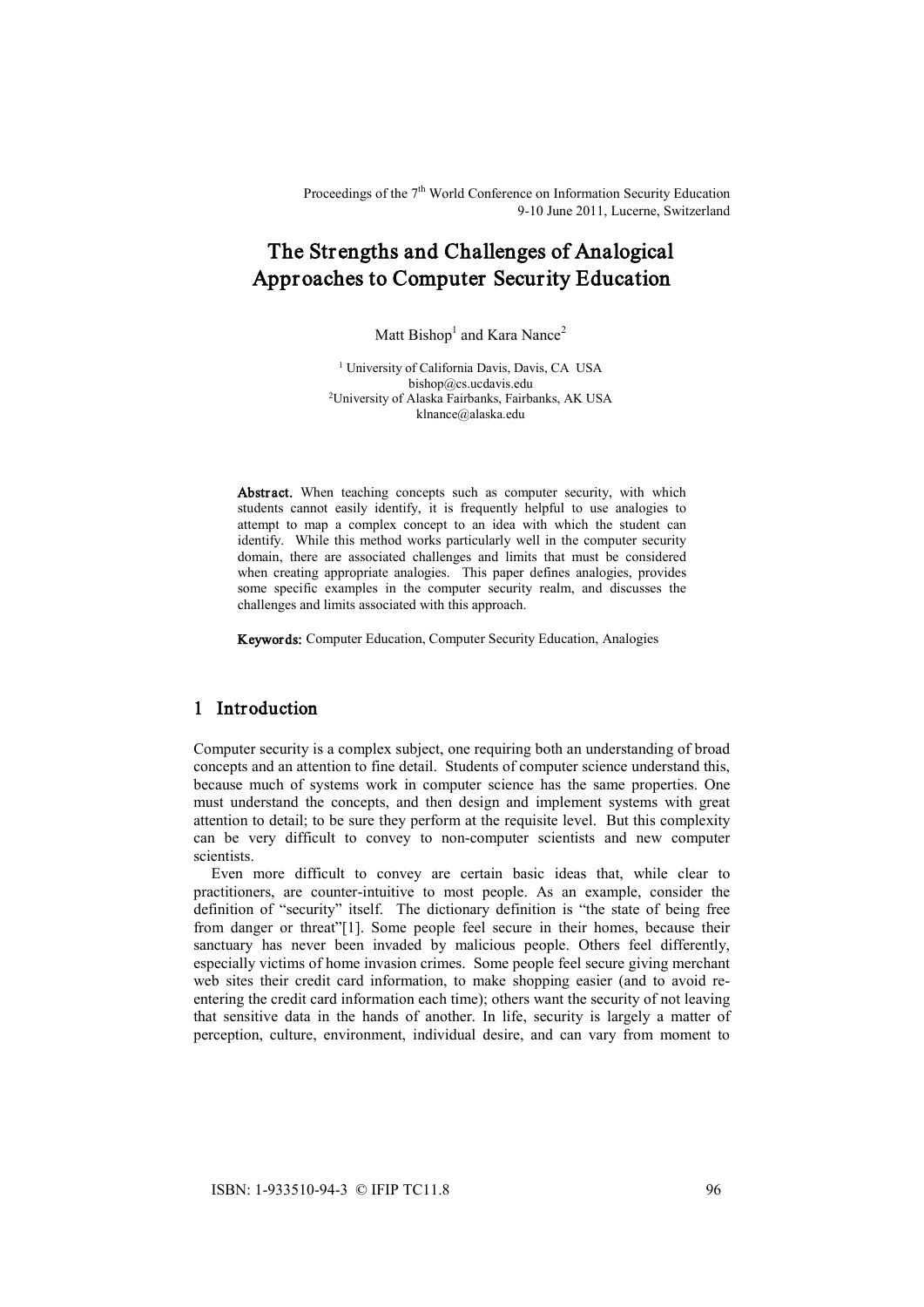moment. Thus, the notion of security varies among people, and varies in ways that people seldom investigate, realize, or appreciate.

This paper discusses an approach to conveying computer security concepts to nontechnical audiences through the use of analogies. We provide some background in the next section, and then present some example analogies. A discussion of the challenges associated with finding good analogies, and teaching students how far analogies can be taken, make up the fourth section. We conclude by suggesting other techniques based on analogies that may prove useful.

### 2 Background

Educators, political organizers, marketing personnel, and parents are well aware of the importance of communicating in the language of the audience. Saul Alinsky wrote, "People only understand things in terms of their experience, which means you must get within their experience" [2, p. 81]. As an example, consider the number of stars in the universe. Presenting the concept mathematically by telling an audience there are 9,000,000,000,000,000,000,000,000 stars in the observable universe conveys little meaningful information about the magnitude of the number of stars, because most people cannot think of anything within their own experience to associate that number with. Alternatively, when the audience hears there are more stars in the observable universe than there are grains of sand on all the beaches of the world, their eyes light up. They have been to a beach, and probably to many beaches. They know how much sand is on those beaches. Now, they have a better understanding of the number of stars in the universe because the concept has been mapped to something with which they can identify.

This is particularly important when students are thrust into environments with which they are unfamiliar—such as using a computer. In order to bridge the distance between the instructor and the student, the instructor needs to find a way to help the students to identify with the concept. An identification of common ground between the instructor and student can be used to introduce a seemingly unrelated concept that is easy for the student to understand or identify with. This idea can then be transformed or bridged into the specialized realm that the instructor is teaching to share the idea with the students. An effective tool for accomplishing this bridging activity is an analogy.

# 3 Analogies

An analogy presents a concept or idea in the language of the target audience. It maps a concept from one world-view into the experience with which the audience can identify. Once a connection is made between the audience and the presenter, followon concepts are much easier to present as the audience has a vested interest in and relationship with the idea being presented. The following two analogies relate computer security issues to concepts in which new students are more likely to be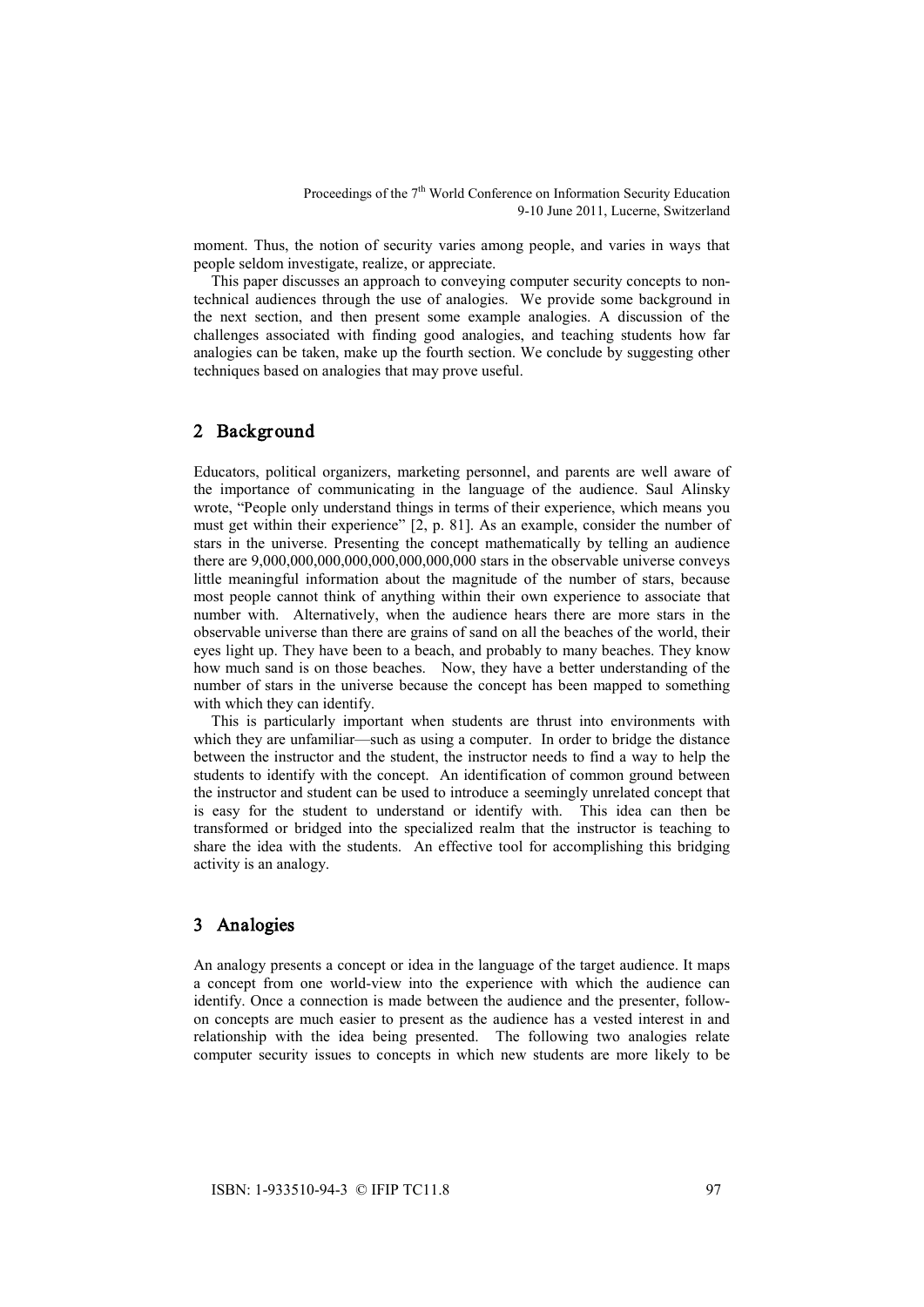comfortable. Most individuals understand, use and rely on vehicles to meet their transportation needs. While they are likely not auto mechanics or engineers, they all recognize the need for and potential use of vehicles. The same is true with locks. People interact with locks, choose when to use them, and recognize that different locks are appropriate to protect different assets. They do not need to be expert locksmiths to understand the basics of how a lock functions and how it should be used. The use of these analogies is to bring each student's level of comfort with the new concepts to be consistent with the analogical equivalent. The analogies allow this progression as a sequence of steps, rather than as a new concept.

#### 3.1 Security is Like a Vehicle

Suppose we must communicate the basic notion of "security" to the average person. The definition of "security" depends upon a security policy, and so differs from site to site. We can use an analogy to demonstrate that different sites have different security needs.

Consider someone who needs to buy a new car. What is the best car to buy? The answer depends on the purchaser's needs. If the purchaser is a gardener who needs to haul a lawn mower, wheelbarrow, rakes, shovels, and other gardening tools as well as plants, he will need a pickup truck. A car for a family with five children, on the other hand, needs to hold more people than a pickup truck—perhaps a minivan or station wagon would work. An adventurous soul who enjoys driving off trails in the mountains would get an all-terrain vehicle. So "the best car to buy" is not the same for everyone. It depends upon the intended use.

Even when the purchaser decides upon the type of vehicle, he must select options. Which minivan should the family get? The expensive one has air conditioning; none of the others do. A manual transmission saves \$1,000 over an automatic transmission. The Wobbler is very expensive to repair, unlike the Poodle; but the Wobbler's safety record is considerably better than that of the Poodle. All these differences must be considered.

Computer security is like that vehicle. There is no definition that applies to everyone, or every place. Just as different people interpret the idea of "best car", different people and sites interpret "secure" differently.

A writer may consider a computer to be secure if, when the computer crashes, he restarts it and is able to recover what he typed. The writer doesn't connect to the Internet, and never receives electronic mail. So he doesn't worry about people breaking in. But if he loses 10 pages of his latest novel, he will have to reconstruct it, and the result may be substantially less electrifying than the original effort.

A law firm probably defines "secure" along the lines of keeping information secret. The lawyer does not want her clients' secrets available to anyone on the Internet. She wants her clients to be able to talk to her in confidence, so they can be sure the information will remain confidential. Without that confidence, people will stop coming to her firm, and her practice will fail. So this is a good definition of security from her point of view.

But a university has different goals, and so may define "secure" as "only authorized people can change the data on the system". As a university disseminates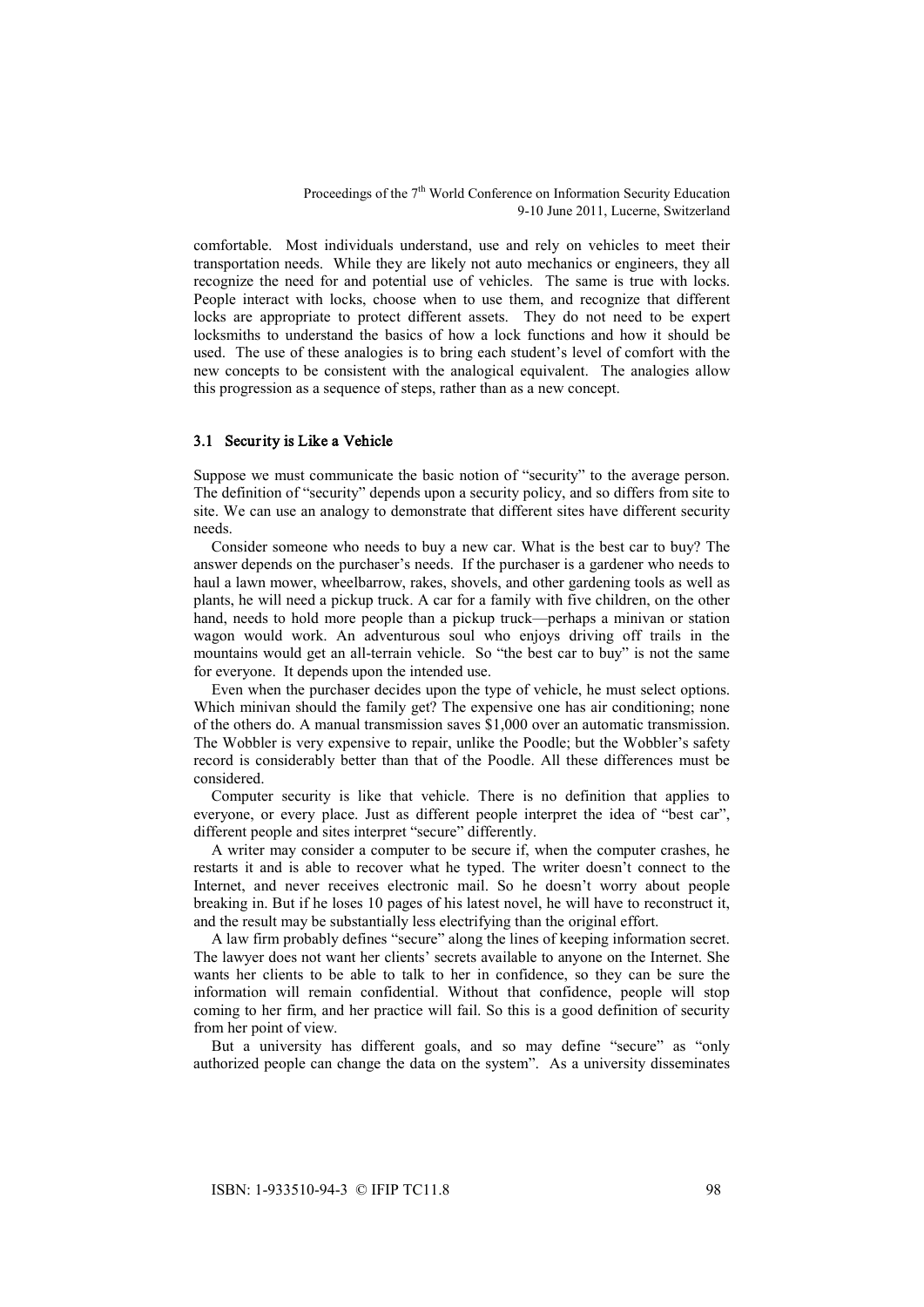research results publicly, it doesn't keep its ideas and results secret. But if anyone can change the results of research that the university posts on the web, the research (and the university) will lose credibility. Thus, this too is an environmentally appropriate definition of "secure".

Further, if the university adopted the writer's definition of "secure", the research results would be inaccessible because the systems would not be connected to the Internet. Similarly, if the lawyer adopted the definition that the university uses, she would lose her livelihood because the client's information would be visible—but only the lawyer can change it. Just like the notion of a "best car", the notion of a "secure system" changes with the needs of the user.

As most people either have bought a car, or know people who have, this analogy uses an everyday conundrum (what car to buy?) to illustrate a seemingly unrelated point that most people find difficult to grasp. Rather than follow the technical terms, by equating security to a security policy and then expounding on that concept, it focuses on the heart of the definition: that security is defined differently, for different needs.

#### 3.2 Passwords are Like Door Locks

Let's consider the effort involved in attempting to convince a group of students that the strength of their passwords is fundamental to protecting their associated digital assets. Many instructors approach the concept of password strength with a discussion of combinatorics. As the instructor delves more deeply into the mathematics of a strong password, students' eyes begin to glaze over. If the importance of password strength has not been presented convincingly, the students are not likely to understand the "why" behind the concept. If students don't understand the "why", they are not as likely to be interested in the "how". An analogy using locks can guide them towards the "why" and increase interest in the "how".

Most individuals understand that locks vary greatly. In general, the more secure a lock is, the more challenging it is for unauthorized users to gain entry. There is an associated tradeoff as there is also increased difficulty in gaining authorized access. Home bathroom and bedroom doors frequently use privacy function locks. These locks are easy to unlock with a paper clip as they only require pressure applied through a hole in the lock in the doorknob. This is an appropriate strength for a lock in the interior of many homes, where the intent is to protect privacy rather than to protect assets. When choosing a lock for a front door—the main entry to the home this sort of lock is rarely considered. Homeowners are likely to choose a lock and deadbolt combination that increases the challenge of gaining unauthorized entry. They are willing to face the additional challenges (carrying keys, locking the doors when leaving, etc.) as an acceptable tradeoff for the increased lock strength and associated sense of security. Now we can extend the analogy to an embassy in a hostile area, or a bank vault, and discuss what additional locking mechanisms would be appropriate to protect assets in these cases.

Passwords are like door locks. If someone gains access to your NY Times Online account, you are unlikely to experience a significant violation. Thus a weak password — a privacy lock password — can be appropriate in this case. We can extend the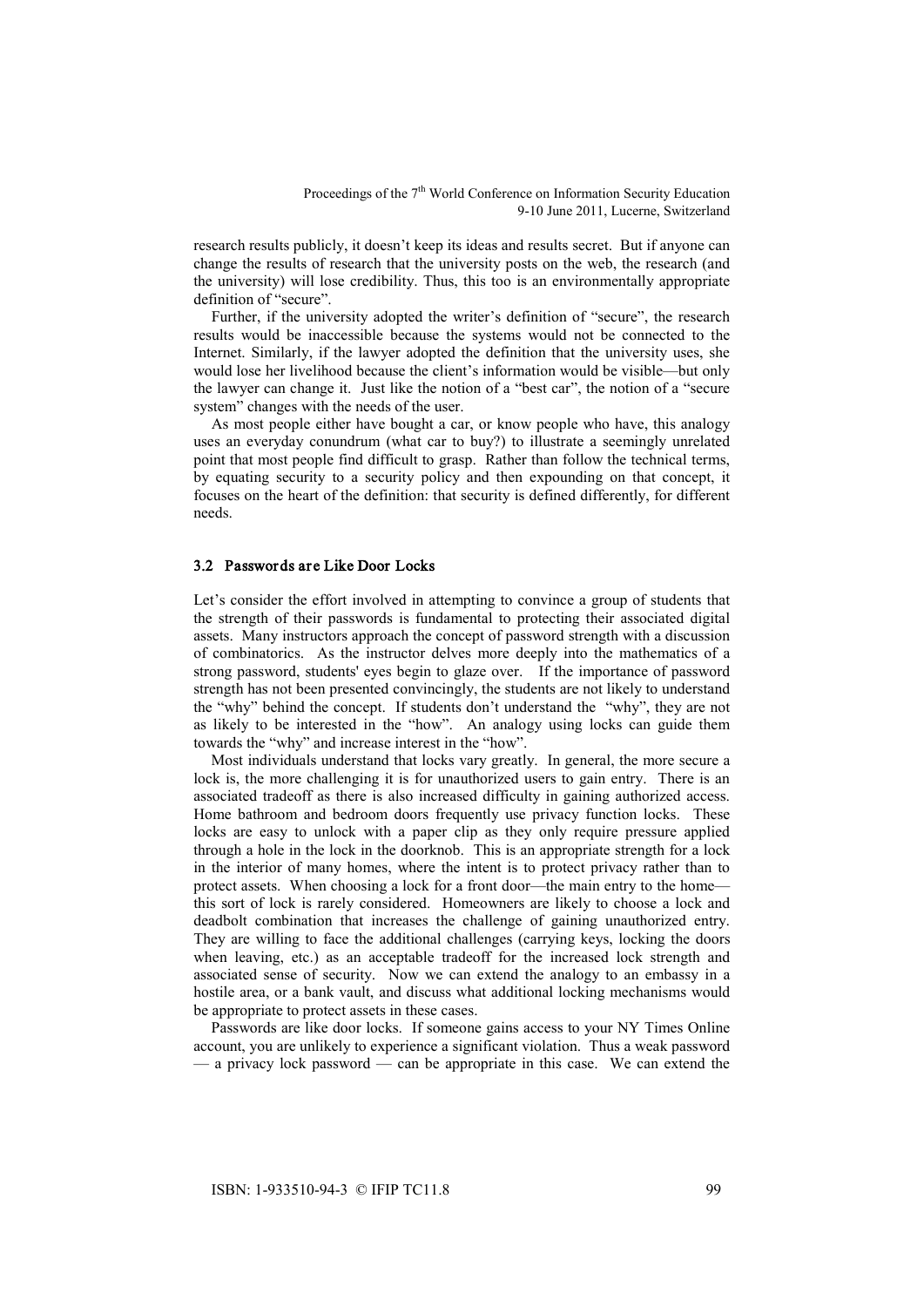analogy to the password used to log into your online banking system. Now you want a stronger password, as the assets you are protecting are more valuable to you, and unauthorized access would be viewed as a significant violation. The analogy can even be extended to equate using the same password for many accounts to the using the same key to open all the outside doors in your house. If someone has a key to just one of these doors, then she can open all the doors that use the same lock.

Most individuals will more readily identify with a lock analogy than with the underlying combinatorial mathematics regardless of how nicely is it presented. A good analogy creates a relationship between the concept and the learners and can quickly guide them towards understanding.

## 4 Challenges

While using analogies provides definite benefits to students, it also poses risks. In some sense, the analogy presents a model of a different situation, framed in a "language" or using concepts that the student understands. The benefit is that the analogy explains the problem in the student's terms. However, any model has discrepancies with the reality it represents, and the student must understand what this delineation. Thus, the point of the analogy must be clear, and the teacher must identify and clarify aspects of the analogy that are based on assumptions. In other words, the teacher must clearly delineate the point at which the analogy (the model) deviates significantly enough to no longer be considered an effective analogy.

Consider the analogy in Section 3.1. The point of the analogy is that the requirements that the "best vehicle" must meet are different; one is for ferrying tools, another for driving a family, a third for off-road travel. This maps into the point that the requirements that the "secure system" are to meet are also different: one preserves data across a system crash, another keeps data from public view, a third prevents unauthorized changes to publicly available data. So, drawing an inference about security from the different needs of the would-be purchasers fits into the model. However, drawing inferences such as there being one specific definition for transporting programs (the gardener driving tools), one for data (the family driving children), and one for miscellaneous uses (the all-terrain vehicles) would be incorrect. So the student must be warned that the analogy does not carry through to comparing the different types of cars to different uses of computers, and the requirements of the purchasers to security requirements.

A good rule of thumb is that the student should find the theme, or the main point, of the analogy and use that, and *only* that, in the inferences drawn. This emphasizes the need for the teacher to make that theme explicitly when presenting the analogy.

As another example, consider the analogy between locks and passwords in Section 3.2. That analogy focuses on the relationship between the lock (password) and the asset being protected. When the protection is for privacy in a situation where someone (a parent) may need to gain access, the lock (password) is weak. When the protection is for security, to protect the things guarded by the lock (the password), the lock (password) is strong. So the student is made aware of the consequences of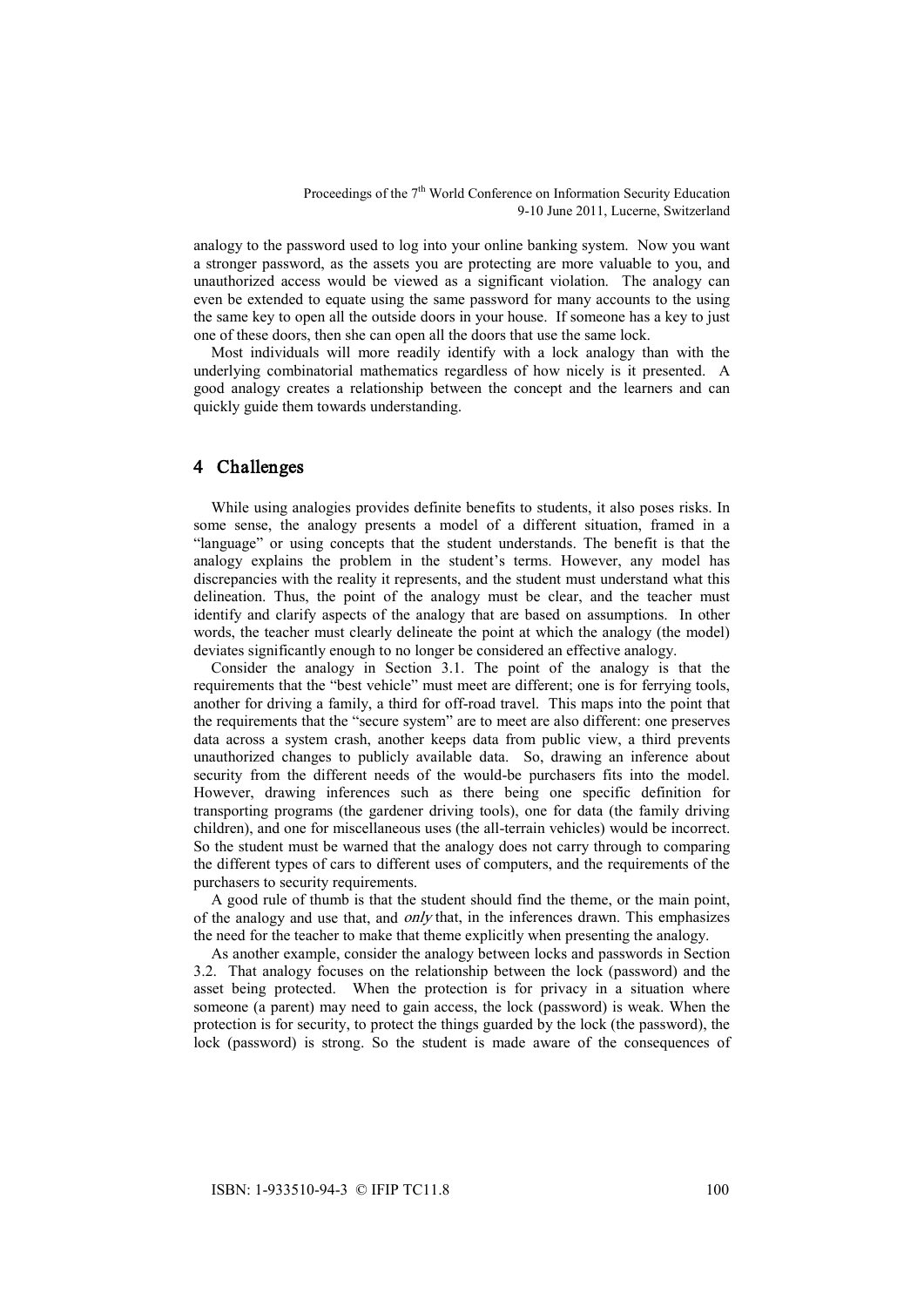choosing weak passwords, and can decide under what circumstances to use strong passwords, or to use the same password to protect different things.

The analogy fails when extended to cover other aspects of protection. For example, if the object being protected is a file, the owner of the file can change permissions. But in real life, the owner of the *lock* determines whether access can be changed, by changing the lock. Thus, the heart of the analogy—the equating of strength of the password with the strength of the lock—does not extend to other parallels. The instructor must make this very clear.

One of the greatest challenges in teaching through the use of analogies is coming up with the appropriate analogies that are meaningful to the students and that relate to the course concepts being presented. The experiential diversity of the audience can greatly complicate this effort. Challenges include cultural differences, language barriers, experiential continua, personal biases, and relationship between the instructor and the students.

An example will make this point. On an I.Q. test, students were shown a picture of a cup and asked to identify the object, from a set of 5 pictures, that was most closely related to the cup. The pictures were of a cat, a table, a chair, a saucer, and a kite. Many of the students taking the test selected the table, which was the wrong answer (the saucer was correct). The reason was that the students came from poor backgrounds, where saucers were never used; so they thought the picture of the saucer was a picture of a plate, and chose the table as what they put the cup on.

A faculty member once taught a course in computer security that required students to read Machiavelli's *The Prince*, Sun Tzu's *The Art of War*, and similar books. The point that the faculty member wanted to convey to the students, which he stated explicitly and repeatedly, was that these books showed the reader how to think about systems (military systems, cultural systems, and other societal systems) in order to disrupt, confuse, and ultimately conquer or ruin them. The analogy with how attackers look at sites and systems is clear to anyone who has attacked a system or defended a system. Some students immediately got the point. But other students were so focused on the technical information involved about computer security, they complained that the instructor was turning a technical class into a literature class. Generalizing from books about cultural conflict and manipulation to social engineering and systems analysis was outside their experience.

Key to the use of analogies is the ability of the instructor to determine what the students will relate to. The analogy between the different meanings of security and the different types of automobiles in section 3.1 works with adults who know about cars, especially those who have purchased vehicles. It would not work with children in grade school, though. For them, an analogy involving games or toys would work better, because most children have played games; the analogy could relate the identification of the "best game" to the requirements of security.

Analogies also are affected by cultural norms. Even a concept such as privacy discussed in the lock analogy could potentially have very different meanings to people from Germany (informational self-determination), Japan (constitutional guarantee), and the US (no explicit constitutional right of general privacy). Further, consider an analogy between a system security officer and a police officer. In the United States, where the power of the police is tied to possible violations of the law, the analogy suggests that a system security officer requires some reason to believe